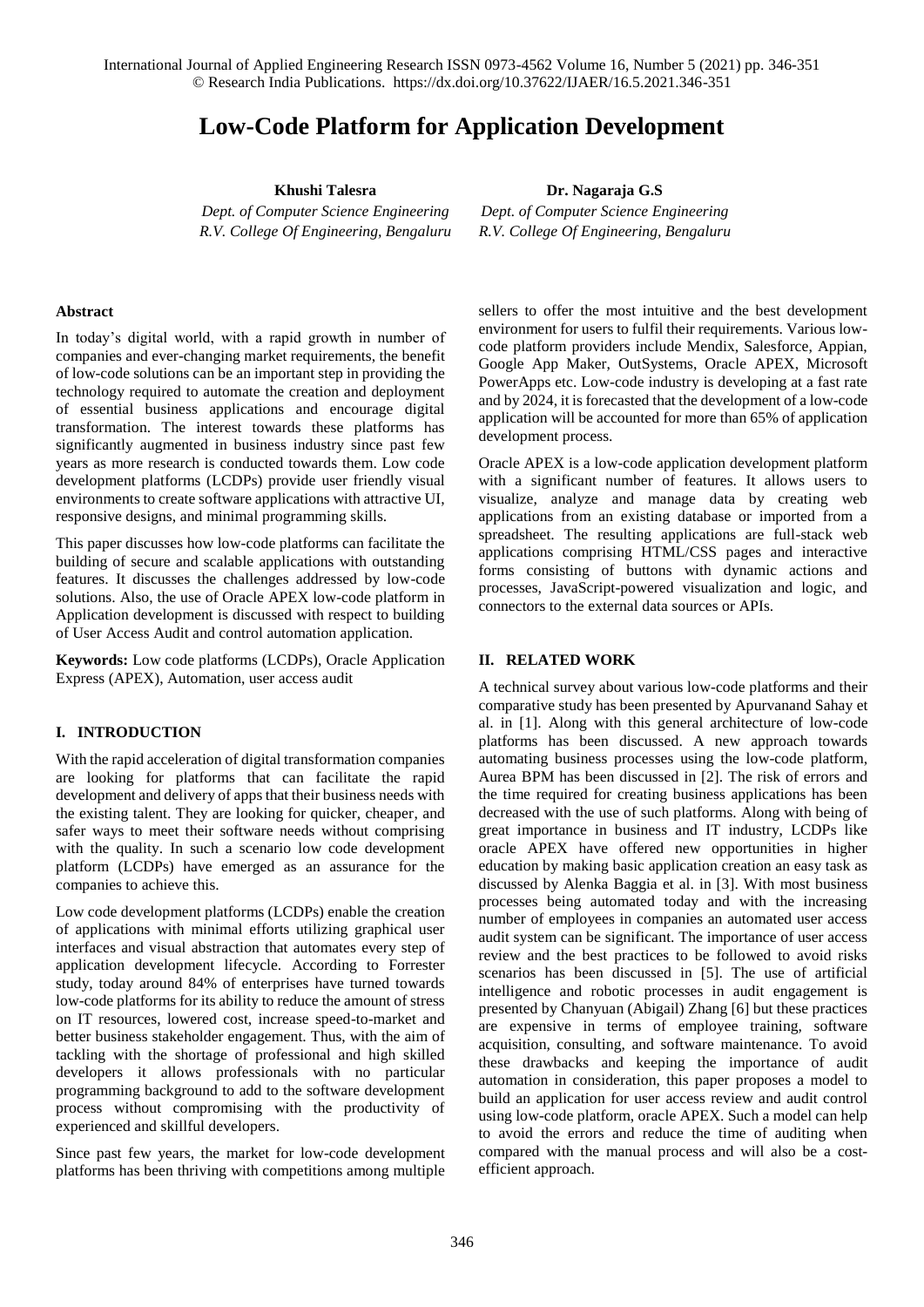International Journal of Applied Engineering Research ISSN 0973-4562 Volume 16, Number 5 (2021) pp. 346-351 © Research India Publications. https://dx.doi.org/10.37622/IJAER/16.5.2021.346-351

### **III. LOW CODE PLATFORMS**

#### *A. Main Components*

The components of any low code platform can be categorized into three tiers: application modeler, server side and its functionalities, and the other external systems that are integrated with low-code platform.

The application modeler is concerned with the developing of the application by providing modelling constructs and a graphical interface. It includes various widgets, drag and drop capabilities, authentication and authorization schemes, data model, business logic flows, connectors and more.

Fig.1. shows part of the application modeler of Oracle APEX. The right pane is used customize the page and page items on it by selecting from drop down menus or writing PL/SQL queries according to the requirement. Security rules can also be changed in the right pane. The middle pane shows the current page organization of how different items are arranged into different regions. The bottom part of middle pane can be used to insert buttons, text field, select list and more. Lastly, the left pane shows your page items like the columns, buttons, tabs in a hierarchal fashion. It also has the option to create dynamic actions, processes, AJAX call-backs and more.

The middle tier consists of compilers, code generators, optimizers. It takes the model of an application which is received from the modeler and then perform operations like code generation and optimization for model management. It also considers the services including API connectors, database systems, the model repositories of a reusable artifacts and collaboration means.

Database servers can be both NoSQL as well as SQL. For example, Oracle APEX has SQL workshops that includes object browser to create database links, tables, synonyms, procedures etc. It also includes SQL commands and SQL scripts to execute SQL and PL/SQL commands. LCDPs also support collaborative activities by supporting software development methodologies like agile, scrum. Modelers can effortlessly visualize the overall application development process, a number of tasks, sprints for various software development methods and deal with changes according to customer requirement.



**Fig. 1.** Oracle APEX Page Designer

### *B. Pros of Low code platforms*

#### *Greater Productivity:*

As the development time of the app is reduced, more apps can be built in less time leading to higher productivity. Low-code development platforms have brought rapidity to the application building process and have also helped in ensuring that time is no longer a barrier in the process.

#### *Decreased Costs:*

As the time required to build apps is reduced, cost is also decreased. These platforms also reduce the number of developers required, reducing hiring costs.

#### *Easy Maintenance:*

Low-code platforms make it possible to quickly change what has been developed already and thus makes maintenance phase easier. Whenever required, changes can be done easily without getting into complex coding.

#### *Involvement of business profiles:*

The gap between IT and business teams is bridged by low-code platforms and both can solve issues that impact the company leading to higher productivity. These platforms provide easy to use interface for application development and thus even business users who will be the final users of the app can work in the development process of the application in collaboration with IT.

#### *Cross platform accessibility:*

The cross-platform accessibility allows users to build applications that can accessed and run on all platforms and devices making it easy to work on any issues. This will also help to improve consumer experiences.



**Fig. 2.** Main causes for using low-code development platforms

#### *C. Cons of Low code platforms*

#### *Lack of customization:*

Low code platforms offer limited customization options. This can lead to a problem sometimes when applications need to be very customized and existing modular components cannot provide the required features. In such cases its usage can be limited.

#### *Limited integration options:*

It limits integration options for developers. Some platforms allow you to integrate with a limited list of services. This can be a major challenge for companies with legacy systems.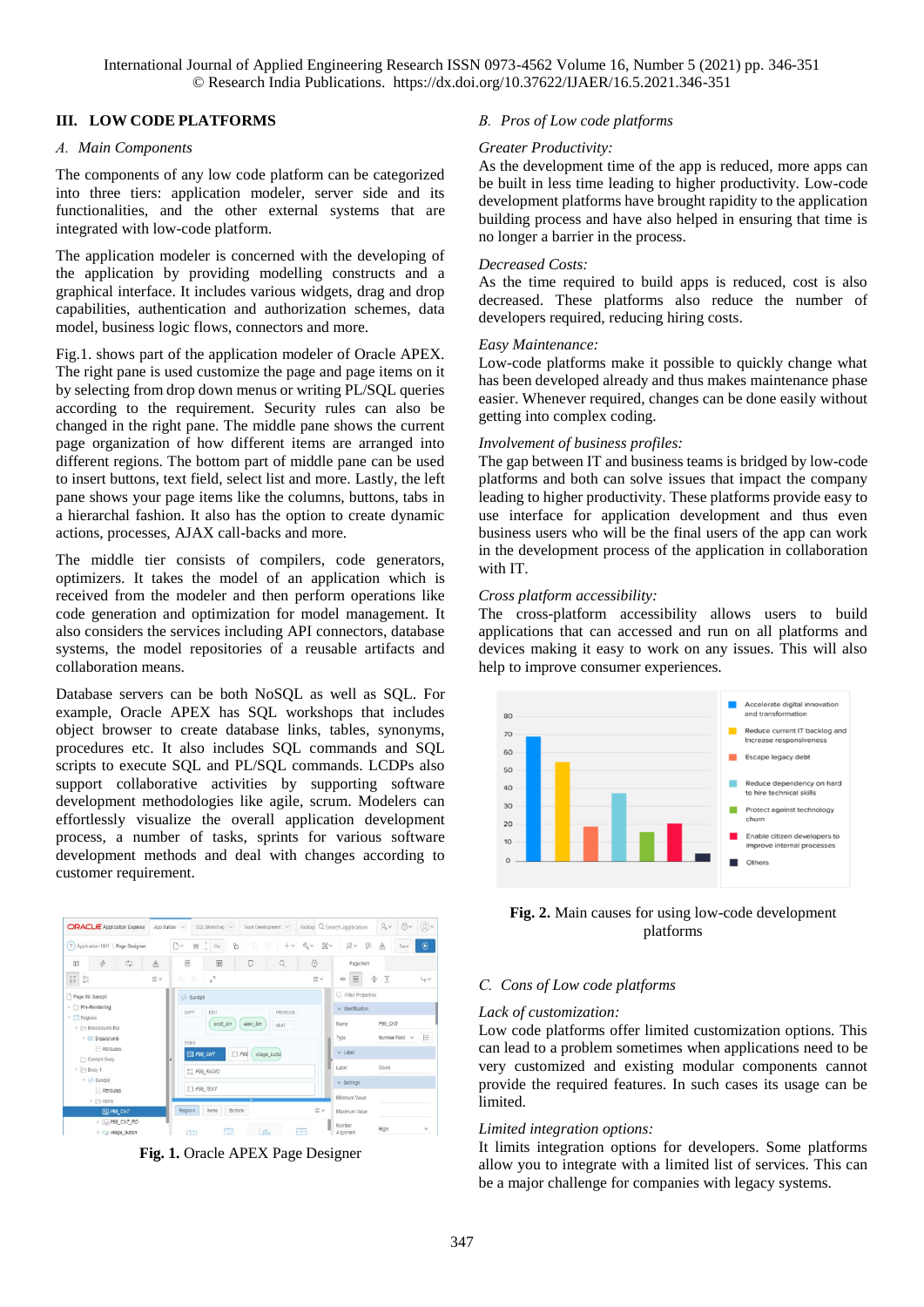International Journal of Applied Engineering Research ISSN 0973-4562 Volume 16, Number 5 (2021) pp. 346-351 © Research India Publications. https://dx.doi.org/10.37622/IJAER/16.5.2021.346-351

### *Third-part dependence:*

One must rely on vendors to mitigate risks or to fix any security issue and changing our schedule for updates to match with that of vendor's. This creates a situation of concern for the companies about lock-in with a vendor.

### **IV. OVERVIEW AND ANALYSIS OF VARIOUS LOW-CODE PLATFORMS**

*Some of the common low-code platforms are:*

### **Kissflow**

It is a cloud-based platform focused on workflow automation for business processes. Some of its features to support flawless workflows include uncomplicated, simple design that is easy to use interface, handles increased data volume and users easily, real time analytics keeps one aware of the state of each workflow and easy linking with external APIs.

### **Microsoft PowerApps**

A development platform for mobile and web applications. Supports rapid building of applications through prebuilt templates or start from scratch, drag and drop facility and no coding for basic app development. People with no IT background can also become app builders. Enable extensibility through integration with azure functions. Suitable for mid sizes and large enterprises.

### **OutSystems**

Low-code development platforms that allows to build both mobile and web applications. Enables development with the help of visual model with rapid productivity. Integration of customized code can be done to create complex apps. Supports develop once and deploy anywhere feature. Preferred by small, mid-sized companies and enterprises. No vendor lock in as it generates apps with a standard architecture.

# **Mendix**

It is the first low-code development platform to create apps that are intelligent (use machine learning, artificial intelligence and analytics to make predictions and recommendations), contextual (using personal and sensor data apps can be customized for user) and proactive (support push notifications, chatbots). It has cloud native architecture and build apps effortlessly with visual development tools and drag-and-drop facilities. The distinguishing feature of Mendix is the addition of Task Queue in Mendix 9. It allows the app to perform better when tasks take a long time to complete or when there is high volume of transactions. The tasks which take more time to run are performed in the background so that users don't have to wait and can continue working within the app.

### **Appian**

It is a platform that helps to build workflows and apps at a faster rate with features like visual no-code designer, powerful lowcode tools, beautiful UX and collaborative development. Build once deploy anywhere feature by designing app once and deploying it anywhere. It takes more time for processing larger amounts of data and therefore less suitable for that.

Table 1 shows a comparative analysis of the different low-code platforms discussed above based on different features.

|                                                                     | <b>Kissflow</b>                                                                                          | Microsoft<br><b>PowerApps</b>                                                                                                        | <b>OutSystems</b>                                                                       | Mendix                                                                                         | Appian                                                                           | <b>Oracle APEX</b>                                                                                                 |
|---------------------------------------------------------------------|----------------------------------------------------------------------------------------------------------|--------------------------------------------------------------------------------------------------------------------------------------|-----------------------------------------------------------------------------------------|------------------------------------------------------------------------------------------------|----------------------------------------------------------------------------------|--------------------------------------------------------------------------------------------------------------------|
| <b>Visual</b><br><b>Modelling</b><br>tools and<br>user<br>interface | Visual<br>modelling<br>tools like<br>templates.<br>Drag and<br>٠<br>drop<br>interface                    | Pre-built<br>$\bullet$<br>templates<br>and various<br>UI<br>elements<br>٠<br>Component<br>focused or<br>model<br>driven<br>designing | Visual model<br>with rapid<br>productivity<br>Drag and<br>drop design                   | Visual<br>development<br>tools<br>Components<br>٠<br>are reusable<br>Drag and drop<br>facility | Visual no-<br>code<br>designer<br>٠<br>Drag-and-<br>drop<br>interfaces.          | Visual code<br>development<br><b>User</b><br>٠<br>friendly<br>interface                                            |
| Open source                                                         | No                                                                                                       | No                                                                                                                                   | No                                                                                      | Yes                                                                                            | No                                                                               | Yes                                                                                                                |
| <b>Built in</b><br><b>workflows</b>                                 | Present                                                                                                  | Absent                                                                                                                               | Absent                                                                                  | Absent                                                                                         | Absent                                                                           | Absent                                                                                                             |
| Learning<br>curve                                                   | Easy to learn                                                                                            | Pretty steep<br>learning curve                                                                                                       | Easy to learn for<br>developers and<br>business analysts                                | Need<br>٠<br>experienced<br>programmers<br>and developers<br>No direct tech<br>٠<br>support    | ٠<br>Not easy to<br>learn<br>Training<br>٠<br>tutorials can<br>be made<br>better | Easy to learn                                                                                                      |
| <b>Supported</b><br>databases                                       | <b>SQL</b>                                                                                               | Azure, SQL<br>server,<br>OneDrive,<br>Salesforce                                                                                     | Database SOL<br>server, SOL<br>Azure, Oracle<br>MySQL, IBM,<br><b>SAP</b>               | SOL, Oracle<br>Database, IBM,<br>MariaDB, MySQL                                                | Amazon, SOL<br>Server, IBM                                                       | Oracle database                                                                                                    |
| Cost and<br>free trial                                              | <b>Starting from</b><br>\$9/user/month<br>Depending on<br>the<br>subscription<br>Free trial<br>available | $$7 - $40$<br>$l$ user/month<br>No free trial<br>available                                                                           | Starts at<br>$$4000/m$ onth<br>Costly for one<br>application<br>Free trial<br>available | Starts from<br>\$1875/month<br>Free trial available                                            | Starts at<br>$$90/m$ onth<br>Free trial<br>available                             | No per user or<br>application cost.<br>License to<br>peripheral<br>components<br>needed<br>Free trial<br>available |
| <b>Deployment</b>                                                   | Cloud                                                                                                    | Cloud                                                                                                                                | Cloud, Saas, Web                                                                        | Private and public<br>cloud, On premise                                                        | On premise,<br><b>Saas</b>                                                       | Oracle database<br>cloud service,<br>private and<br>public clouds.<br>on premise                                   |

**Table 1:** Comparative analysis of various low code platforms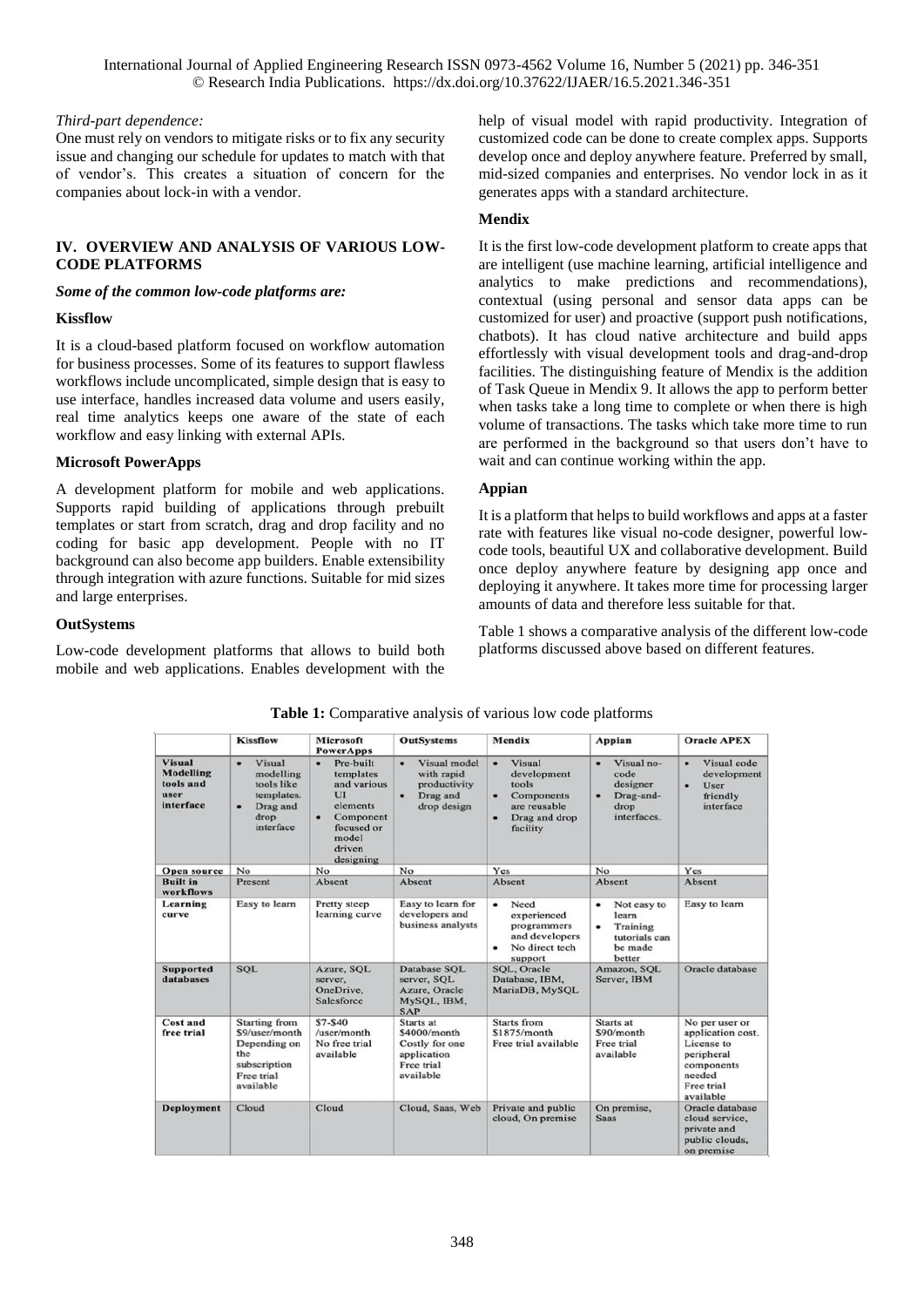International Journal of Applied Engineering Research ISSN 0973-4562 Volume 16, Number 5 (2021) pp. 346-351 © Research India Publications. https://dx.doi.org/10.37622/IJAER/16.5.2021.346-351

### **V. ORACLE APPLICATION EXPRESS (APEX)**

The Oracle Application Express (APEX) is also a low-code development platform that enables us to create database-centric enterprise web applications which are scalable, secure and can be deployed anywhere. Using a web browser and finite programming experience programs can be developed easily. The various built-in features such as interactive reports, navigational controls, other form handlers, interactive grid, various kinds of charts, calendars help to facilitate the application development process. It provides user with following remarkable advantages: faster application development and its subsequent delivery, easy to develop and deploy applications, secure and portable, eliminates the complexity of application development at all layers.

*A. Architecture of Oracle APEX*

It follows a 3-tier architecture-

- Client tier which is the browser
- Middle tier is formed by the APEX application engine
- The data tier consists of back-end databases and REST.



**Fig. 3.** Oracle APEX architecture

From the browser, web request is sent to the ORDS (oracle REST data services) and from there they are sent to Oracle database. In the database, the submitted request is processed by Oracle APEX. Database involves the processing of request, data manipulation and execution of business logic. After the processing has been done result is sent again to the browser through ORDS.

### *Oracle RAD Stack:*

It consists of three main core components:

1. REST data services

Enables developers to declaratively create REST Data Access APIs from oracle APEX. Facilitates the integration and handles the micro services.

Allows to create APIs easily by REST-enabling database objects such as tables, views, or PL/SQL.

### 2. APEX

Low code application development platform to build apps. Used by IT professionals, business professionals and developers. Provides intuitive developer experience, intelligent wizards, easy page design and simplified development.

### 3. Database

Oracle Database—the most integrated, complete, and reliable database solution for any scale deployment.

### *B. Distinguishing Features of Oracle APEX*

### *Faceted Search:*

For quickly searching by narrowing down search results and filtering data. It creates a multi-dimensional navigation UI automatically depending upon the data patterns in tables.

#### *Turn data into information:*

The interactive report component allows users to make changes to data they see like filtering of columns, sorting or grouping data, viewing it in entirely new ways using charts and then saving these customizations.

### *Edit data effortlessly:*

Interactive grids provide all the features for editing data like sorting. aggregates, row and column selection, multiple filters and more.

### *Charting capabilities:*

Responsive and highly customizable charts are provided with a number of ways to analyse data including line, bar, pie, funnel and more.

### *RESTful web services:*

The RESTful Web Service Wizard in the SQL Workshop area of Oracle Application Express allows the user to implement a RESTful Web Service. Once created it can be called using Uniform Resource Identifier (URI). With the services of REST-Enabled SQL from the Oracle REST Data Services, we have access to the data and perform SQL based queries on remote Oracle databases over REST and HTTP.

### *User Interface:*

Highly customizable and responsive UI can be developed using HTML, CSS, or Java Script.

### *Security:*

Builds highly secure apps through authorization and authentication schemes. It also allows users to write customised authorisation and authentication schemes in PL/SQL.

### *Session Management:*

The management of server-side session is an important oracle APEX part. Session control by inherent timeouts for the session, it automatically ends when the user is absent for too long.

# **VI. USER ACCESS AUDIT AND CONTROL AUTOMATION APPLICATION USING ORACLE APEX**

### *A. Objective of Automation*

Most business processes today are automated, and companies continue to invest towards this automation and increase it with the help of advanced technologies. With the increasing number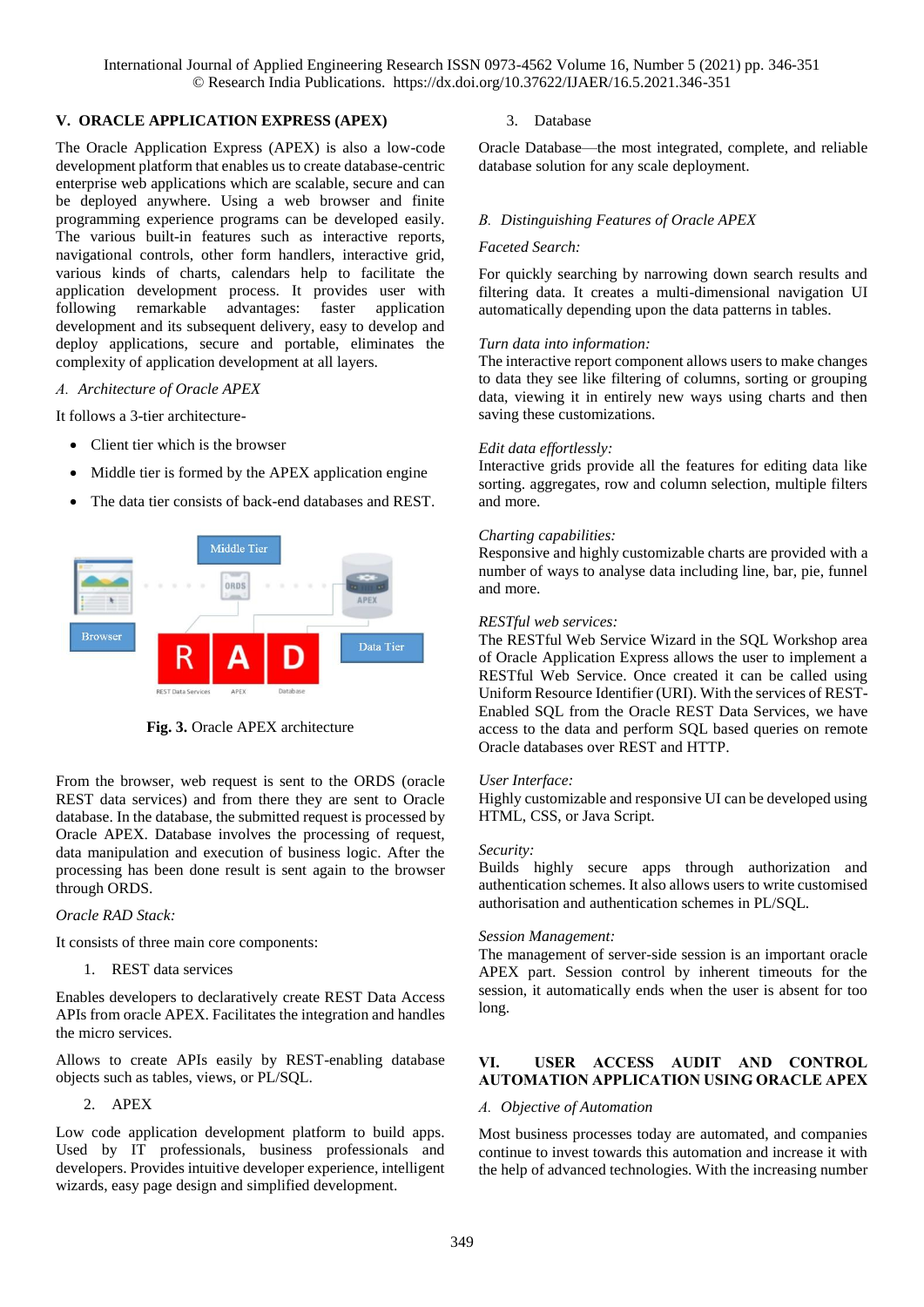of IT systems and employees, the overall process of establishing user the access review to keep a check on accesses of the employees has become augmented with complication and is time-consuming. Companies often find it demanding to meet their audit requirements, with the present error prone system which is a manual review process and are searching for a better solution to deliver a quality access review that can be executed in a timely manner. The use of traditional spreadsheets in current system of user access audit and control involves a lot of manual work and there is a need to automate this process by designing application that are scalable and more secure with better features.

Using Oracle APEX, application for automating the audit process can be built easily. Modern and intuitive UI can be provided using various features of APEX such as interactive forms and reports, interactive grid, navigation controls. The various shortcomings of manual access review process can be overcome by building a customizable and responsive application using Oracle APEX. Automated user access audit and control also empowers an increase in the scale of audit since the process will no longer be limited by the processing power of human beings. Fig.: 4, shows the high-level design of the system developed.



**Fig. 4.** High-Level design of the system

### *B. Features Provided*

- App Development IDE which is a web browser and hence it does not need a client software.
- Each step of manual process has been automated by mapping it to a certain step in application.
- Reviewers can log-in, revoke and check the accesses directly.
- Thus, error free and automated review system can be provided.
- $\bullet$

### *C. Basic steps in creation process*

i) Data Modelling: A simple data model of the system being created is further developed by making entities, defining various type of relationships between them and also the constraints and dependencies. It gives an overview of the application being developed.

ii) User Interface Definition:

Interactive Forms, Interactive grids, form, classical report, report with form were used to develop different pages of the application which formed the application view. These reports differ in the extent and way in which the end customers can customize the overall look of the available data by adding features like sorting, searching, highlighting, filtering, column selection, and different data manipulations. A table created in object browser or through customized PL/SQL query was used to form the content of the page.

The editing of the page was done in page designer where various items such as buttons, text fields, select list were also added according to the requirement from the middle pane. For submission of page, buttons were created and dynamic actions were attached to them and under database action SQL insert/delete/update action can be selected depending on the need.

The columns of the page are displayed in the left pane of page designer and each was customized by choosing different types from right pane like hidden, text field, number field and more. For selection of access to be revoked checkboxes were used.

There can be two different users of this application. Either an admin can log-in or a reviewer. To make certain navigation menu fields visible only for Admin, customized PL/SQL query was written for that field under navigation menu in shared components.

Admin can check for new responsibilities and missing column values and update them using the edit option. Any changes made are updated in database by creating processes or dynamic actions on buttons. A page creation is a single unit of logic in PL/SQL that works when a particular event occurs, such as submitting or loading a page.

Reviewer can review the accesses, select the accesses to be revoked and request for their revoke.

- iii) Placement of other external services by using thirdparty APIs: The background process of revoking the accesses from database and sending emails to notify the reviewers at the end was done by invoking APIs.
- iv) Application Development: After completing the designing part the developed application is previewed and deployed.

# **VII. CONCLUSION**

Low-code platforms are a major step towards building apps rapidly, efficiently, and creatively. With more improvements and upgradations in these platforms, the apps produced will get better each day. Companies will soon have production ready apps created at a much faster pace. Major use cases of low code platforms have been seen in applications related to business process managing and database managing.